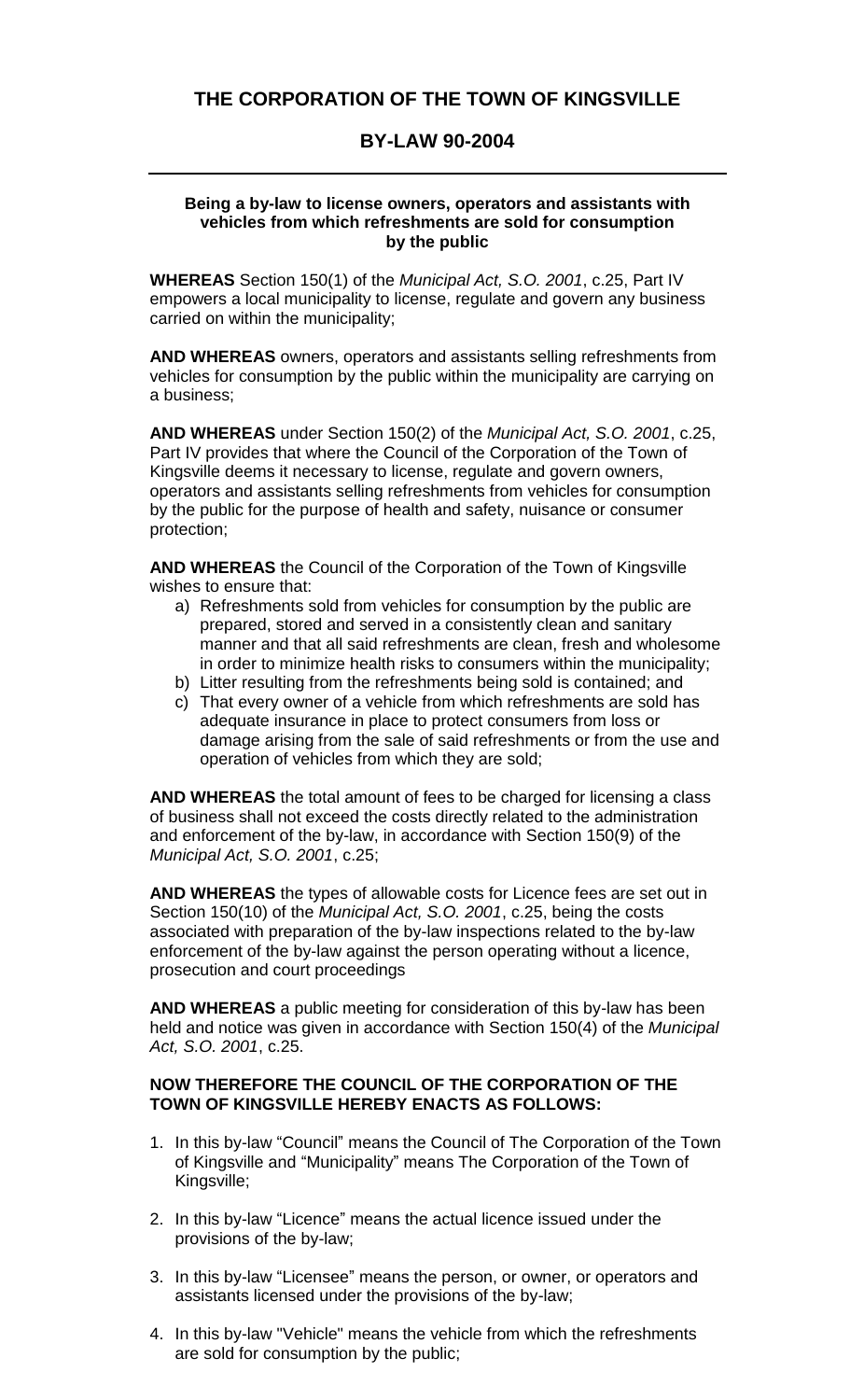- 5. It is declared that if any section, sections or part or parts thereof be declared by any court to be bad, illegal or ultra vires; such section, subsection or part or parts shall be deemed to be severable and all parts hereto are declared to be separate and enacted as such;
- 6. It is the responsibility of a licensee who wishes to sell refreshments from a Vehicle at a particular location to obtain permission in writing from the owner of the property on which the Vehicle is located and provide the written proof to the Municipality at the time of application for a Licence;
- 7. The Licensee shall not operate a Vehicle in the downtown area where the operation of same will obstruct members of the public from using the municipal sidewalk in any manner whatsoever;
- 8. The annual Licence fee for a Vehicle shall be the sum of \$250.00 payable to the Municipality and shall be valid for the calendar year for which it was passed. The Licensee is responsible to procure such Licence not later than January 1st of each calendar year;
- 9. Each Vehicle must be licenced separately. Approval for each Licence must be sought from the Municipality and granted by the Municipality in consultation with the Windsor-Essex County Health Unit, or its successor;
- 10.The Vehicle shall be a type approved by the Municipality so that it can be satisfied that the Vehicle is properly equipped to address the health and safety and consumer protection concerns of the Municipality;
- 11.All condiments, milk, cream and sugar shall be dispensed from containers approved by the Municipality in consultation with the Windsor-Essex County Health Unit, or its successor;
- 12.To ensure cleanliness and sanitation, only single-service disposal cups, plates, containers, forks, spoons and serviettes either individually wrapped or provided in dispensers approved by the Municipality in consultation with the Windsor-Essex Health Unit, or its successor, shall be used in the sale of all refreshments from Vehicles;
- 13.Every person selling or handling refreshments from Vehicles shall wear clean clothes, be clean and neat in appearance and have clean hands;
- 14.The Vehicle and all parts and equipment used in connection therewith for the sale of refreshments to the public shall, at all times, be kept in a clean and sanitary condition and in good repair;
- 15.All sandwiches, cakes, doughnuts, hot dogs, hamburgers, pies and other similar refreshments sold from Vehicles shall be wrapped and sold in individual servings;
- 16.The date of preparation of refreshments sold from Vehicles shall be clearly and legibly marked on or affixed to the wrapper of all sandwiches and like refreshments;
- 17.Except for refreshments in unopened cans or packages on which the "best before" date is visible and has not been passed, no refreshments shall be sold from a Vehicle more than 24 hours after they have been prepared;
- 18.All Vehicles must include adequate refrigeration equipment capable of storing perishable refreshments at a temperature of five degrees Celsius or lower;
- 19.All milk sold from Vehicles shall be kept in dry storage at a temperature no higher than five degrees Celsius and shall be sold only in individual, disposable containers;
- 20.All other unprepared, unheated, perishable refreshments sold from Vehicles shall be kept at a temperature no higher than 5 degrees Celsius at all times;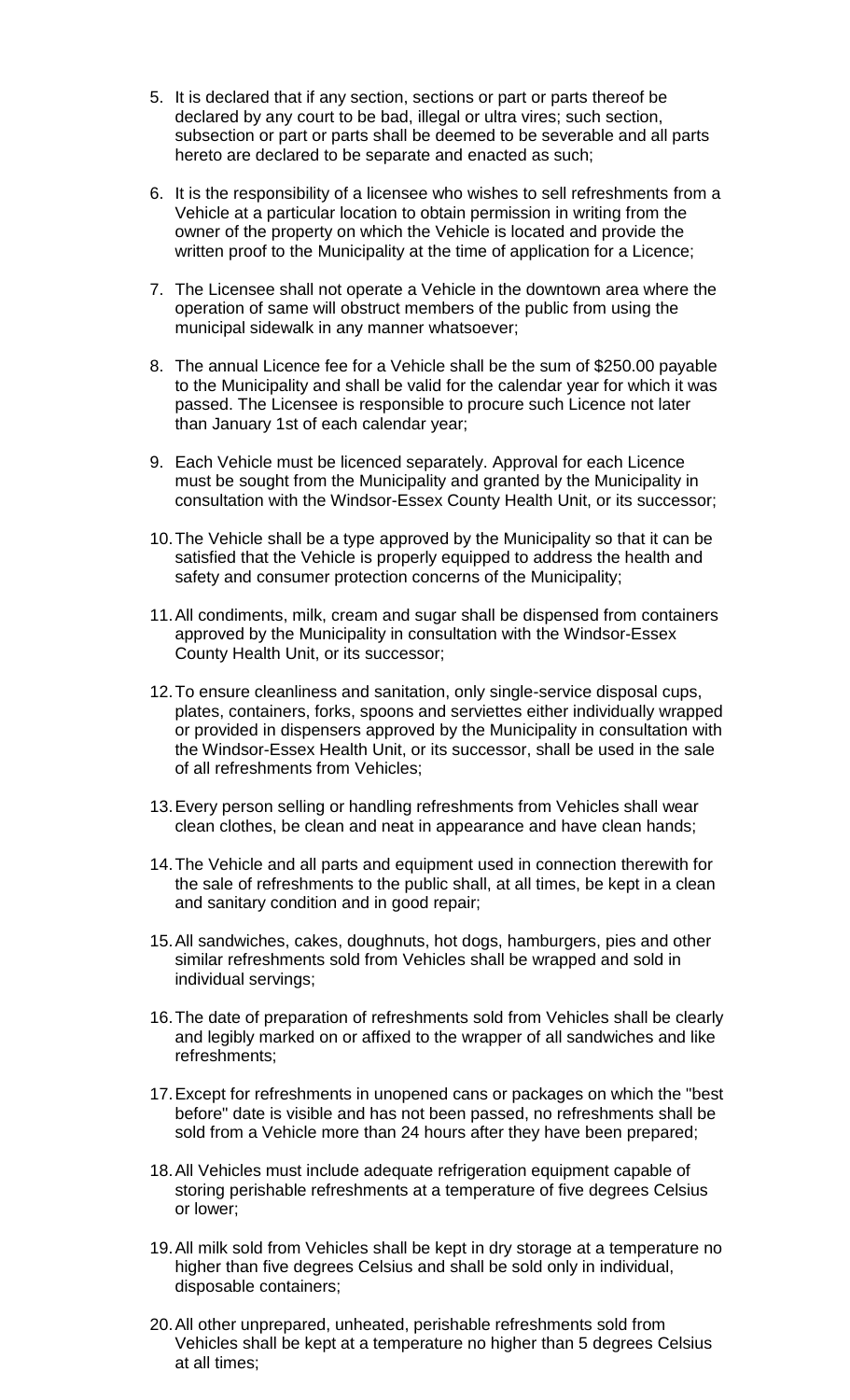- 21.All Vehicles shall include equipment capable of maintaining hot, prepared refreshments at a temperature of not less than 66 degrees Celsius, all hot prepared refreshments sold from that vehicle shall be kept heated at a temperature of not less than 66 degrees Celsius;
- 22.All refreshments sold from Vehicles shall be clean, fresh and wholesome;
- 23.All Vehicles shall be equipped with a portable litter basket and the owner, operator and/or assistant as the case may be shall be responsible for ensuring that all litter resulting from the sale of refreshments from said vehicle shall be deposited in the litter basket at all times;
- 24.Whenever required to do so by the Municipality or its staff, the Licensee of a Vehicle shall bring such vehicle to a place and at a time designated by the Municipality or its staff to inspect same to ensure that the Vehicle and any parts and equipment ancillary thereto are being maintained in a manner which addresses the health and safety and consumer protection concerns of the Municipality;
- 25.No refreshments shall be sold from a Vehicle drawn by an animal;
- 26.No Vehicle shall be placed so as to obstruct the entrance or exit to any building, whether the building is located on public or private property;
- 27.In order to be able to trace sources of contamination if necessary, every owner and operator of a Vehicle shall:
	- a) at the time that the owner/operator receives the Licence, specify to the Municipality the source of supply of all refreshments to be sold from the Vehicle;
	- b) notify the Municipality forthwith of any change in the source of supply of refreshments, and
	- c) refrain from selling or permitting to be sold from the Vehicle, any refreshments from a source of supply other than that specified to the Municipality as aforesaid.
- 28.Every owner/operator of a Vehicle shall for each licenced Vehicle, procure a policy of insurance in an amount of at least one million (\$1,000,000.00) Dollars comprehensive against loss of or damage resulting from bodily injury to or death of one or more persons, or from loss of or damage to property resulting from any one incident. Said policy of insurance shall contain an endorsement requiring that the Municipality shall be given at least ten (10) days notice in writing of any cancellation, expiration or variation in the amount of the policy. A certified copy or certificate of such a policy shall be deposited with the Municipality at the time that the Licence is received;
- 29.No person shall operate a Vehicle in contravention of any of the provisions of any other by-law of the Town of Kingsville;
- 30.The provisions of this by-law do not apply to a person operating a business providing food for delivery or operating a restaurant elsewhere in the Municipality;
- 31.Every person who contravenes any provision of this by-law is guilty of an offence and on conviction is liable to a fine, as provided for in the *Provincial Offences Act*. R.S.O. 1990, c. P. 33;
- 32.The Council may by resolution revoke any Licence issued under this bylaw; and
- 33.This by-law shall come into force and effect on the day following the final passing thereof.